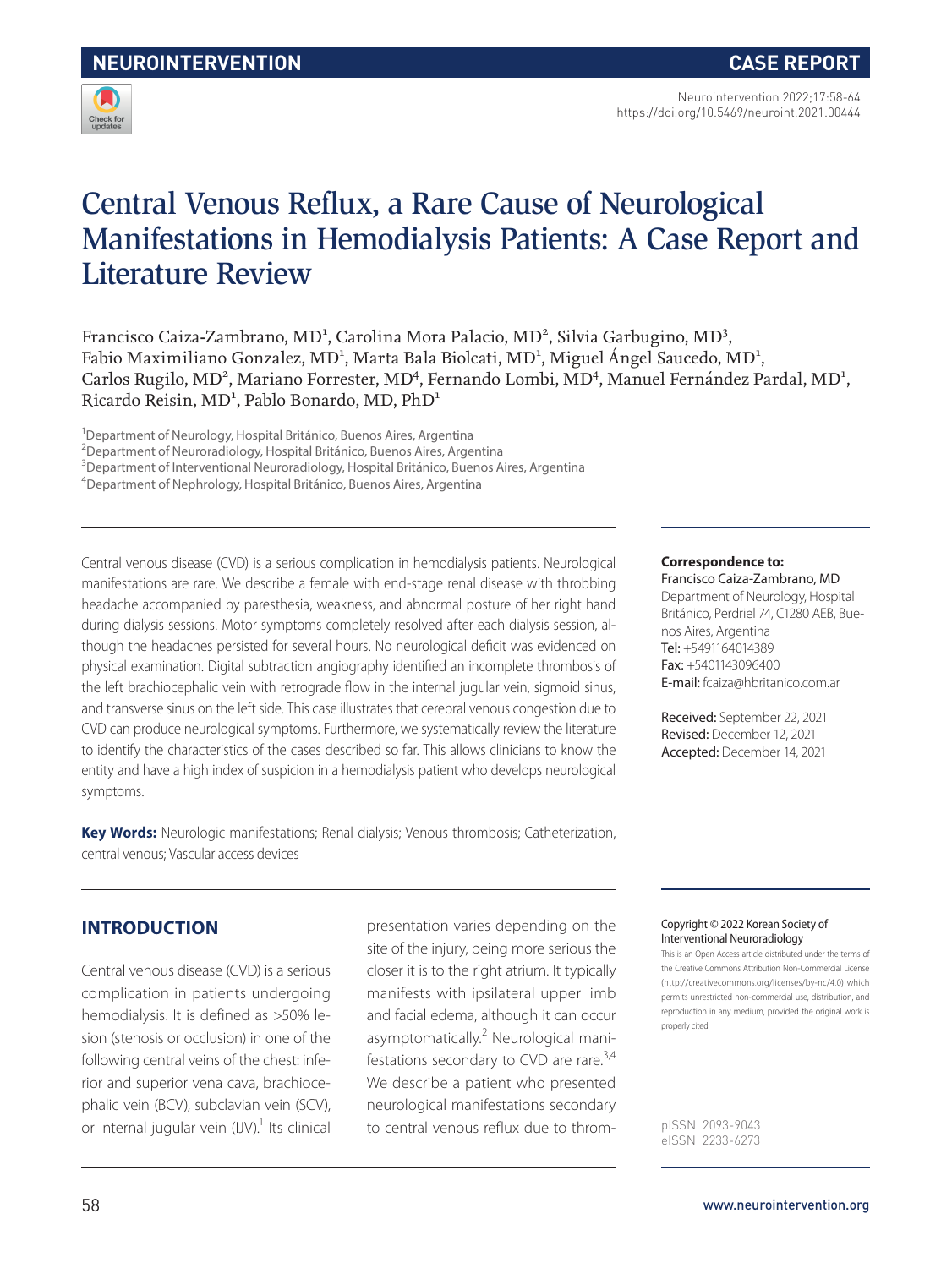botic occlusion of the left BCV. We also performed a systematic review of the literature.

# **CASE REPORT**

A 51-year-old female presented with a 3-month duration of throbbing headache, of moderate to severe intensity, located in the frontal and retroocular region, without nausea or vomiting. It got worse during dialysis sessions and interfered with her activities of daily living. She also complained of paresthesia, weakness, and abnormal posture of her right hand during headache episodes. Motor symptoms completely resolved after each dialysis session, although the headaches persisted for several hours. No neurological deficit was evidenced on physical examination. Her past medical history includes arterial hypertension and chronic renal failure secondary to focal segmental glomerulosclerosis. Six years ago, she had a deceased donor kidney transplant. Due to the rejection of the transplant, she required hemodialysis through a central venous catheter (CVC) in the right IJV for 7 months. Then, an arteriovenous fistula (AVF) was performed in her left upper limb, and she undergoes hemodialysis through this access until now.

Brain tomography and magnetic resonance imaging did not show acute lesions or signs of intracranial hypertension (optic nerve sheath hydrops, reduced pituitary height, optic disc protrusion, or optic nerve edema). The fundus examination was normal. Magnetic resonance angiography showed high signal intensities of the sigmoid sinus, transverse sinus, and inferior petrosal sinus on the left side due to venous reflux (Fig. 1A–D). Digital subtraction angiography (DSA) ruled out intracranial AVF and identified an incomplete thrombosis (75%) of the left BCV (Fig. 1E). Delayed venous phase images of DSA showed reverse venous flow in the IJV, sigmoid sinus, and transverse sinus on the left side (Fig. 1F). The patient was not eligible for endovascular treatment due to the difficulty of making a new venous access. The decision was to start anticoagulation with complete resolution of symptoms after 3 months of follow-up.

# **DISCUSSION**

We described a hemodialysis patient who developed neurological symptoms due to thrombotic occlusion of the left

BCV. The estimated incidence of CVD in patients undergoing hemodialysis ranges from 16% to 50%. However, the presence of neurological symptoms is rare and nonspecific.<sup>5,6</sup> In Table  $1^{1-20}$ , we summarize the cases of neurological manifestations secondary to CVD reported so far. There is no sex prevalence with a mean age of 55.4 years (standard deviation [SD] ±14.1). Cardiovascular risk factors were identified in 14 out of 23 patients, with arterial hypertension being the most frequent factor (50%), and the average time of hemodialysis was 7.1 years (SD  $\pm$ 3.4).

The etiology of CVD is multifactorial. However, CVC placement has been associated with an increased risk of CVD, even after its removal. SCV access has up to 4 times the risk compared to IJV for the development of this pathology.<sup>2</sup> As well as our patient, CVC placement was described in 6 out of 23 of the reported cases.

In patients without a history of endoluminal devices, hemodynamic abnormalities could explain the development of CVD. Turbulent blood flow due to the presence of AVF would damage the vessel wall, stimulate the development of neointimal hyperplasia, and cause stenosis. Shunts located on the left side are associated with an increased risk of stenosis or thrombosis due to anatomical causes (left BCV is located between the sternum and pulsating aorta, which contributes to stenosis).5,6

Among the reported cases, 14 patients (60.9%) had an AVF, 7 (30.4%) had an arteriovenous graft, and in 2 cases (8.7%) the type of shunt was not specified. The mean time from AVF creation to symptoms onset was 4.5 years (SD  $\pm$ 4.2), and in 65.2% of patients (15/23), including the present case, the shunt was located in the left upper limb.

Previous studies have found associations between venous reflux and neurological manifestations. Retrograde flow caused by CVD (especially BCV) could cause alteration of the cerebral venous drainage, affect the circulation of the cerebrospinal fluid, and develop intracranial hypertension.<sup>6,7</sup> Headache attacks in our patient could be explained by this mechanism. On the other hand, intracranial venous congestion decreases cerebral perfusion pressure, which leads to a reduced supply of brain nutrients and potentially causes a hypoxia-like condition and affects neuronal function.<sup>8,9</sup> This is some of the currently available evidence about the pathophysiology of central venous reflux as a cause of neurological signs and symptoms. Among the patients described, occlusion/thrombosis prevailed over stenosis as a more frequent central lesion, and in the majority of them (87%) there was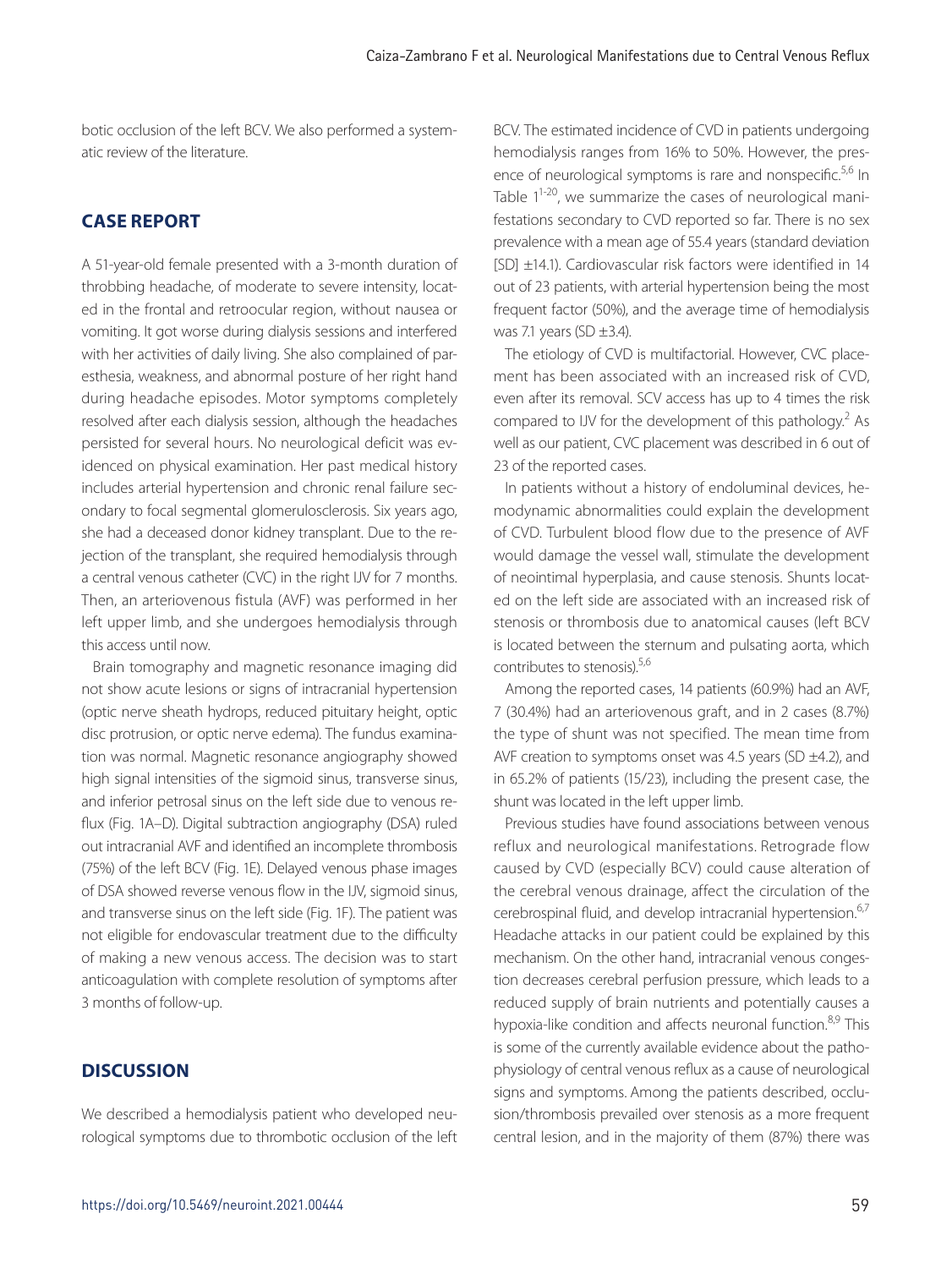BCV involvement. The most frequent symptoms and signs were: headache (60.9%), motor deficits (21.7%), cranial nerve involvement (17.4%), and sensory symptoms (4.3%).

Change of flow direction could also lead to increased cerebral venous pressure, causing ischemia (due to altered cerebral perfusion pressure) or bleeding.<sup>1,8,10</sup> A brain lesion was present in 30.1% of reported cases at symptoms onset, which included 3 cerebral infarctions and 3 intraparenchymal hemorrhages. We did not identify brain lesions in our case.

The diagnosis of CVD is based on clinical and imaging findings. A high index of suspicion is necessary for this pathology, where DSA is the gold standard for the diagnosis of this disease due to its greater sensitivity compared to other imaging methods.<sup>10</sup>

Symptoms can be reversible if CVD is treated early. Treatment options include percutaneous transluminal angioplasty (PTA), stenting, and surgery. PTA with a dilatation balloon is the current mainstay of treatment and should be performed



Fig. 1. (A) Brain time-of-flight (TOF) magnetic resonance angiography (MRA) shows reflux venous flow in the sigmoid sinus, transverse sinus (white arrow), and inferior petrosal sinus (arrowhead) on the left side. (**B**) Brain TOF magnetic resonance venography shows reflux venous signals in the left transverse sinus (white arrow). (**C**, **D**) Neck TOF MRA demonstrates retrograde flow in the left internal jugular vein (IJV) (white arrow). (**E**) Digital subtraction angiography (DSA) after injection in the left brachial artery shows reflux venous flow in the left IJV (white arrow) and incomplete thrombosis of the left brachiocephalic vein (black arrow). (**F**) Delayed venous phase images of DSA show retrograde flow in the IJV, sigmoid sinus (white arrow), and transverse sinus (black arrow) on the left side.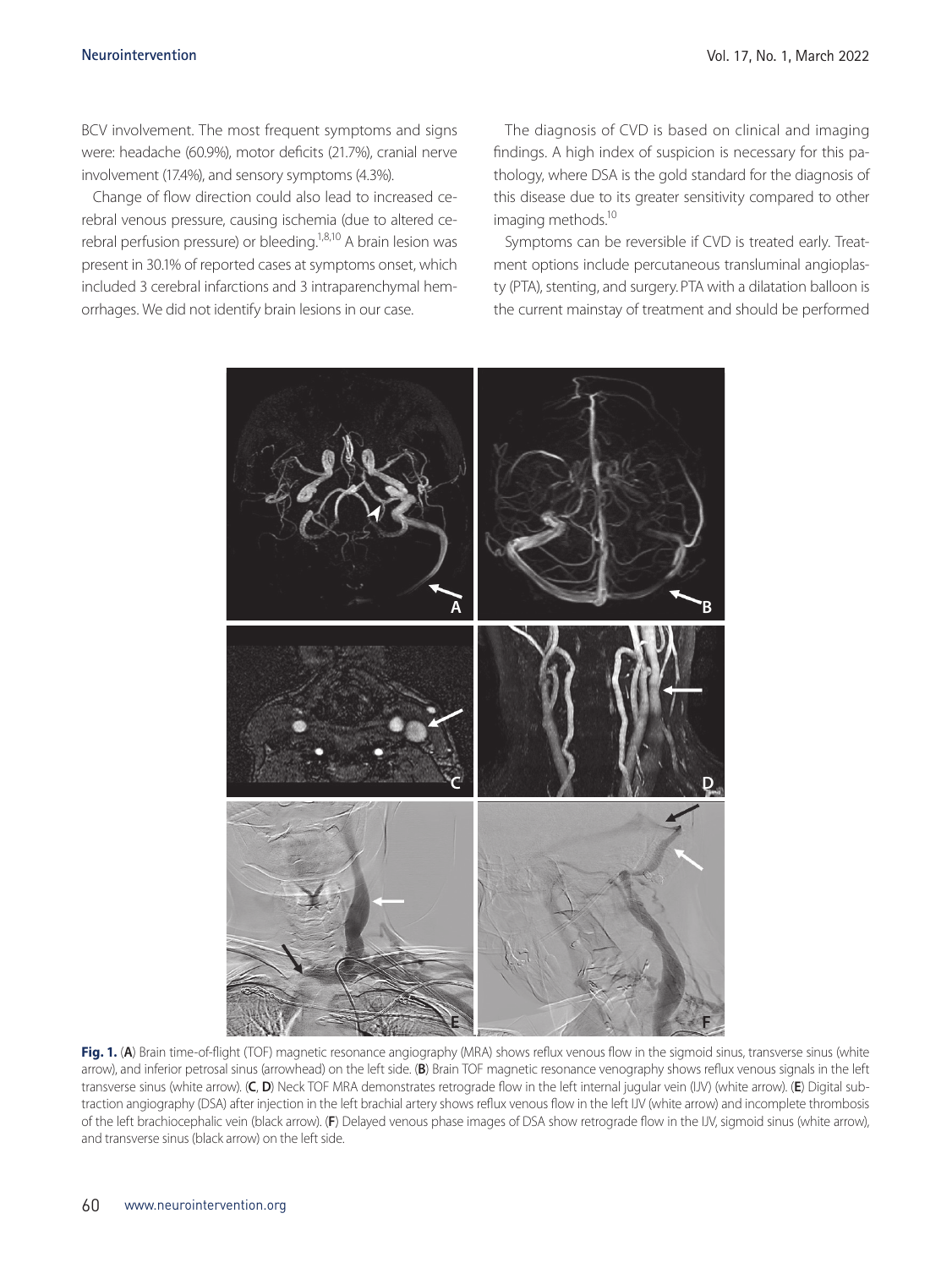|                                          |                 |                            |                    |                                     |                                 |                                |                        | lable i. Existing case reports or inequiring the complete controller in the central verion which contains the conditional version of the condition of the condition of the condition of the condition of the condition of the |                                                     |                                                      |                                                                |
|------------------------------------------|-----------------|----------------------------|--------------------|-------------------------------------|---------------------------------|--------------------------------|------------------------|-------------------------------------------------------------------------------------------------------------------------------------------------------------------------------------------------------------------------------|-----------------------------------------------------|------------------------------------------------------|----------------------------------------------------------------|
| Study                                    | age (y)<br>Sex/ | Length<br>of HD<br>$\odot$ | Previous<br>SC     | location<br>CVC                     | transplant<br>Previous<br>renal | type/limb<br>AV shunt          | usage<br>Shunt<br>time | manifestations<br>Neurologica                                                                                                                                                                                                 | venous<br>disease<br>Central                        | Treatment                                            | Evolution                                                      |
| Lal et al. (1986) <sup>10</sup>          | M/62            | $\sim$                     | Yes                | SCV<br>Right                        | $\frac{0}{2}$                   | upper limb<br><b>AVF/right</b> | 1 year                 | Decreased visual acuity,<br>diplopia, retro-ocular<br>throbbing headache,<br>transient amaurosis                                                                                                                              | Right BCV<br>stenosis                               | AVF ligation                                         | Complete resolution of<br>symptoms in 6 weeks                  |
| Molina et al.<br>(1998) <sup>11</sup>    | M/74            | $\sqrt{ }$                 | Yes                | Right and<br>left SCV,<br>right IJV | $\frac{1}{2}$                   | AVF and<br>bilateral<br>AVG/   | months<br>$\circ$      | Decreased visual acuity,<br>headache, blurry vision                                                                                                                                                                           | <b>Bilateral BCV</b><br>stenosis                    | AVF ligation                                         | Complete resolution<br>of symptoms                             |
| Varelas et al.<br>$(1999)^{12}$          | F/58            | $\widetilde{\Xi}$          | Yes                | SCV<br>Right!                       | $\stackrel{\circ}{\geq}$        | upper limb<br><b>AVF/right</b> | $\widetilde{\Xi}$      | Diplopia, right hemicra-<br>nial headache, bilateral<br>sixth nerve palsy                                                                                                                                                     | Right BCV<br>stenosis                               | Angioplasty+stent<br>placement                       | Resolution of ophthal-<br>moplegia in 24 hours                 |
| Hartman et al.<br>$(2001)^{13}$          | F/59            | $\infty$                   | $\widetilde{\Xi}$  | $\widetilde{\Xi}$                   | Yes                             | upper limb<br>AVF/left         | 5 years                | Headache, gait distur-<br>bance, memory loss                                                                                                                                                                                  | Left BCV<br>stenosis                                | AVF ligation                                         | Resolution of hydro-<br>cephalus and symp-<br>toms in one week |
| Chang et al.<br>$(2004)^{14}$            | F/50            | $\sim$                     | $\frac{\alpha}{2}$ | $\widetilde{\Xi}$                   | $\frac{1}{2}$                   | upper limb<br>AVF/left         | 3 years                | Intermittent headache,<br>retro-ocular pressure                                                                                                                                                                               | Left BCV<br>stenosis                                | angioplasty<br>Balloon                               | toms and papilledema<br>Resolution of symp-<br>in 3 months     |
| Cuadra et al.<br>(2005) <sup>15</sup>    | F/57            | $\frac{\alpha}{Z}$         | Yes                | $\widetilde{\Xi}$                   | Yes                             | upper limb<br>AVG/right        | $\frac{\alpha}{2}$     | Headache, blurry vision                                                                                                                                                                                                       | axillary vein<br>SCV, and<br>Right IJV,<br>stenosis | AVG occlusion                                        | Visual acuity was not<br>recovered in the left<br>eye          |
| Nishimoto et al.<br>(2005) <sup>7</sup>  | F/62            | G                          | $\widetilde{\Xi}$  | $\widetilde{\Xi}$                   | $\frac{1}{2}$                   | upper limb<br>AVF/left         | 9 years                | Headache, seizures                                                                                                                                                                                                            | thrombosis<br>Left BCV                              | AVF ligation                                         | Immediate resolution                                           |
| Cleper et al.<br>$(2007)^5$              | F/13            | 10.5                       | $\widetilde{\Xi}$  | $\widetilde{\Xi}$                   | Yes                             | upper limb<br>AVF/left         | months<br>$\sim$       | Right amaurosis,<br>seizures                                                                                                                                                                                                  | Right BCV<br>occlusion<br>and SCV                   | AVF ligation and<br>creation of new<br>access failed | The patient died                                               |
| Watson and Russo<br>(2007) <sup>16</sup> | F/36            | $\widetilde{\Xi}$          | $\widetilde{\Xi}$  | $\widetilde{\Xi}$                   | $\stackrel{\circ}{\geq}$        | upper limb<br>AVF/left         | $\widetilde{\Xi}$      | Headache, blurry vision                                                                                                                                                                                                       | occlusion<br>Left BCV                               | Recanalization of<br>the left BCV                    | Complete resolution<br>of symptoms                             |
| Nishijima et al.<br>$(2011)^{17}$        | F/47            | 5                          | $\widetilde{\Xi}$  | $\widetilde{\Xi}$                   | $\frac{1}{2}$                   | upper limb<br>AVF/left         | 5 years                | headache, seizures<br>Right hemiplegia,                                                                                                                                                                                       | occlusion<br>Left BCV                               | AVF ligation                                         | from motor deficit<br>Dramatic recovery                        |
| Saha et al. (2012) <sup>18</sup>         | F/53            | $\sim$                     | $\widetilde{\Xi}$  | $\widetilde{\Xi}$                   | $\stackrel{\circ}{\geq}$        | upper limb<br>AVG/left         | $\widetilde{\Xi}$      | Headache, lethargy                                                                                                                                                                                                            | stenosis<br>Left IJV                                | AVG occlusion                                        | Complete resolution<br>of symptoms                             |
| Samaniego et al.<br>(2013) <sup>6</sup>  | <b>M/50</b>     | $\overline{\phantom{0}}$   | $\frac{\alpha}{2}$ | $\widetilde{\Xi}$                   | $\frac{1}{2}$                   | upper limb<br>AVG/right        | 2 weeks                | onymous hemianopia,<br>Headache, left hom-<br>encephalopathy                                                                                                                                                                  | occlusion<br>Left BCV                               | AVG occlusion                                        | Full recovery one week<br>ater                                 |

nus disaasa in hamodialvsis natiants **Table 1. Existing case reports of neurological complications due to central venous disease in hemodialysis patients** rts of naurological complications dua to cantral yan Table 1 Evicting case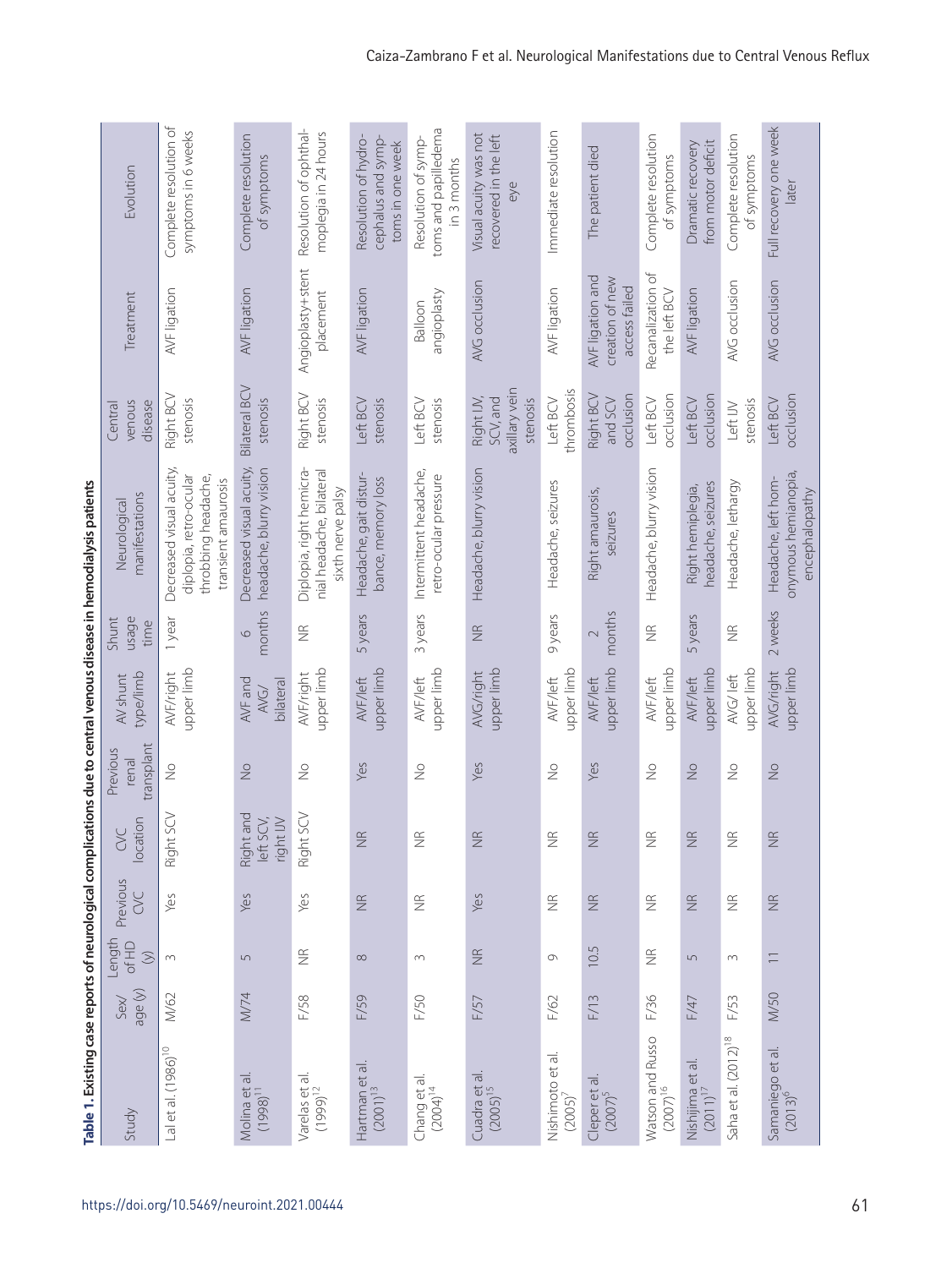| Table 1. Continued                          |                |                              |                   |                    |                                 |                                                          |                                    |                                                                                                                                                                                        |                                      |                                                                     |                                                                                                                                 |
|---------------------------------------------|----------------|------------------------------|-------------------|--------------------|---------------------------------|----------------------------------------------------------|------------------------------------|----------------------------------------------------------------------------------------------------------------------------------------------------------------------------------------|--------------------------------------|---------------------------------------------------------------------|---------------------------------------------------------------------------------------------------------------------------------|
| Study                                       | age (y)<br>Sex | Length<br>of HD<br>$\tag{5}$ | Previous<br>SC    | location<br>CVC    | transplant<br>Previous<br>renal | type/limb<br>AV shunt                                    | usage<br>Shunt<br>time             | manifestations<br>Neurological                                                                                                                                                         | venous<br>disease<br>Central         | Treatment                                                           | Evolution                                                                                                                       |
| Herzig et al.<br>(2013) <sup>3</sup>        | M/73           | $\widetilde{\Xi}$            | $\widetilde{\Xi}$ | $\frac{\alpha}{Z}$ | $\stackrel{\circ}{\geq}$        | upper limb<br>AVF/left                                   | $\widetilde{\Xi}$                  | Headache, blurry vision,<br>seizures                                                                                                                                                   | thrombosis<br>Left BCV               | AVF ligation                                                        | Full recovery 2 days<br>later                                                                                                   |
|                                             | F/67           | $\widetilde{\Xi}$            | $\widetilde{\Xi}$ | $\frac{\alpha}{2}$ | $\frac{1}{2}$                   | $\frac{\alpha}{2}$                                       | $\frac{\alpha}{2}$                 | Right arm monoparesis,<br>ments of the right arm<br>Involuntary move-                                                                                                                  | Left BCV<br>stenosis                 | Angioplasty+stent<br>placement. Reca-<br>nalization of the<br>stent | four months after the<br>Incomplete recovery<br>second intervention<br>Complete recovery<br>at seven months.<br>with recurrence |
| Salama et al.<br>$(2014)^4$                 | F/40           | $\widetilde{\Xi}$            | $\widetilde{\Xi}$ | $\widetilde{\Xi}$  | $\geq$                          | upper limb<br>AVF/left                                   | $\widetilde{\Xi}$                  | Tinnitus, proptosis of<br>the left eye                                                                                                                                                 | occlusion<br>Left BCV                | Angioplasty+stent<br>placement                                      | Recovery of symptoms<br>in 24 hours                                                                                             |
| Prasad et al.<br>(2015) <sup>2</sup>        | M/47           | $\widetilde{\Xi}$            | $\widetilde{\Xi}$ | $\frac{\alpha}{2}$ | $\geq$                          | upper limb<br>AVG/left                                   | $\frac{\alpha}{2}$                 | altered mental status<br>Right hemiparesis,                                                                                                                                            | occlusion<br>Left BCV                | Angioplasty+stent<br>placement                                      | Recovery of symptoms<br>in the following days                                                                                   |
| Simon et al<br>$(2014)^{19}$                | M/65           | $\widetilde{\Xi}$            | Yes               | Right IJV          | $\frac{1}{2}$                   | Bilateral<br>AVF/                                        | $\widetilde{\Xi}$                  | headache, blurry vision,<br>Decreased visual acuity,<br>tinnitus                                                                                                                       | thrombosis<br>Right BCV              | Angioplasty                                                         | improved at 5 months<br>Headache recovery in<br>24 hours. Visual acuity                                                         |
| Biousse (2015) <sup>9</sup><br>Mackay and   | F/60           | $\widetilde{\Xi}$            | $\widetilde{\Xi}$ | $\frac{\alpha}{2}$ | $\frac{1}{2}$                   | upper limb<br>upper limb<br><b>AVF/right</b><br>AVG/left | AVF NR<br>AVG <sub>3</sub><br>days | Headache, blurry vision                                                                                                                                                                | Right SCV<br>stenosis                | Withdrawal of AVG.<br>Ventriculoperito-<br>neal shunt               | Complete resolution of<br>symptoms in 4 weeks                                                                                   |
| Kim et al. (2018) <sup>8</sup>              | F/71           | $\overline{\phantom{0}}$     | $\widetilde{\Xi}$ | $\widetilde{\Xi}$  | $\frac{1}{2}$                   | upper limb<br>AVG/left                                   | 7 years                            | Throbbing headache                                                                                                                                                                     | occlusion<br>Left BCV                | angioplasty<br>Balloon                                              | Complete resolution<br>of symptoms                                                                                              |
|                                             | F/63           | $\supseteq$                  | $\widetilde{\Xi}$ | $\widetilde{\Xi}$  | $\geq$                          | upper limb<br>AVG/left                                   | years<br>$\supseteq$               | Seizures                                                                                                                                                                               | pcclusion<br>Left BCV                | Delayed treatment<br>for sepsis                                     | The patient died                                                                                                                |
| Haruma et al<br>$(2020)^{1}$                | M/53           | 4                            | $\widetilde{\Xi}$ | $\frac{\alpha}{2}$ | $\frac{1}{2}$                   | upper limb<br>AVF/left                                   | 4 years                            | altered mental status,<br>Right hemiparesis,<br>seizures                                                                                                                               | Left BCV<br>stenosis                 | Angioplasty+stent<br>placement                                      | ment without recur-<br>Symptom improve-<br>rence of stenosis                                                                    |
| Iguchi et al<br>$(2020)^{20}$               | F/73           | $\overline{4}$               | $\widetilde{\Xi}$ | $\frac{\alpha}{2}$ | Yes                             | upper limb<br>AVG/left                                   | $\frac{\alpha}{2}$                 | Aphasia                                                                                                                                                                                | Left BCV<br>stenosis                 | AVG occlusion                                                       | Complete resolution<br>of symptoms in one<br>month                                                                              |
| Caiza-Zambrano<br>et al. (current<br>study) | F/43           | $\infty$                     | Yes               | Right IJV          | Yes                             | upper limb<br>AVF/left                                   | 5 years                            | neadache, paresthesia<br>Abnormal right hand<br>posture, retro-ocular                                                                                                                  | Incomplete<br>thrombosis<br>left BCV | SAC                                                                 | of symptoms in three<br>Complete resolution<br>months                                                                           |
|                                             |                |                              |                   |                    |                                 |                                                          |                                    | M, male; F, female; HD, hemodialysis; CVC, central venous catheter; SCV, subclavian vein; JVJ, internal jugular vein; BCV, brachiocephalic vein; AV, arteriovenous; AVF, arteriovenous |                                      |                                                                     |                                                                                                                                 |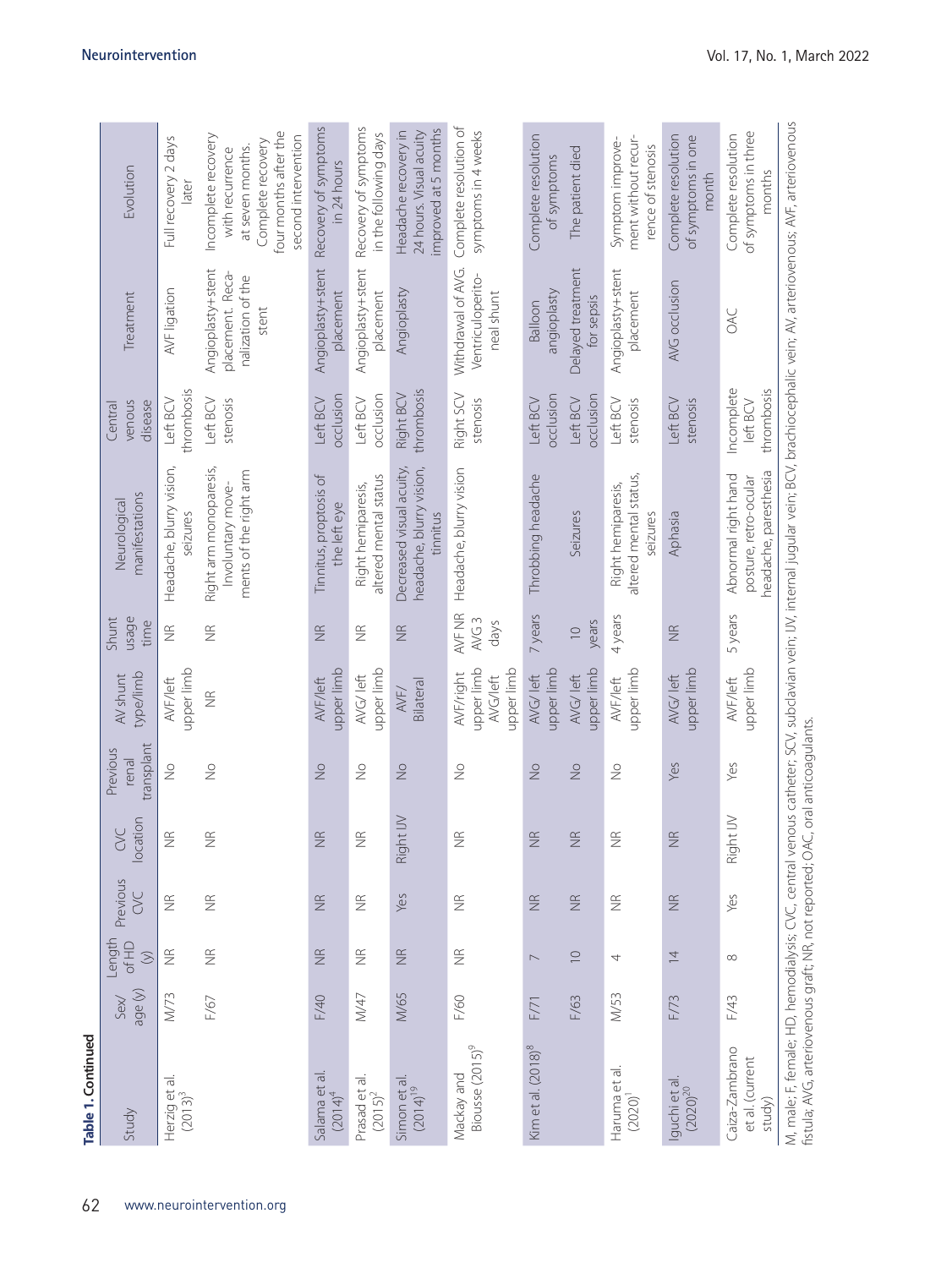only if there is a clinical indication (arm or face swelling).4 Balloon dilation for a narrow lesion found incidentally without symptoms accelerates the growth of the lesion. All the current treatment options will lead to recurrent stenosis or occlusion requiring multiple repeat interventions to maintain patency, but the risk of vessel rupture may increase.<sup>2</sup>

Other options may be decongestion of the cerebral venous system by closing the active vascular access, but an alternative vascular access should be insured to continue renal replacement therapy.<sup>6,11</sup> Ligation/occlusion was performed in half of the reported patients, and less frequently (39.1%) when they underwent PTA. Twenty patients had good outcomes with a disappearance or clear improvement of symptoms after treatment.

Due to the location and type of lesion, our patient was not eligible for endovascular treatment. AVF ligation was not possible because the patient did not have another adequate venous access for a new AVF placement. Our patient represents the first reported case of neurologic manifestations secondary to CVD with complete resolution of symptoms after oral anticoagulants therapy. We have no evidence about medical therapy for secondary prevention for CVD. Further randomized controlled trials of currently available treatment options with long-term follow-up are essential in the future to develop adequate treatment algorithms.

Central venous reflux due to CVD is a serious complication in patients undergoing hemodialysis. Neurological manifestations are infrequent; therefore, this entity requires a high index of suspicion in those patients under hemodialysis who present neurological symptoms. Moreover, anticoagulation could be considered as an alternative treatment in special cases.

### **Fund**

None.

# **Ethics Statement**

This case report was approved by the Institutional Review Board (British Hospital Institutional Bioethics Committee) and conducted according to the criteria set by the declaration of Helsinki. Written informed consent for publication of her details was obtained from the patient.

# **Conflicts of Interest**

The authors have no conflicts to disclose.

# **Author Contributions**

Concept and design: FCZ, CMP, SG, and PB. Analysis and interpretation: FMG, MBB, MF, and MS. Data collection: FMG, MBB, FL, MF, and MS. Writing the article: FCZ, CMP, SG, and PB. Critical revision of the article: SG, CR, RR, and MFP. Final approval of the article: CR, RR, MFP, and PB. Statistical analysis: FL and MF.

# **ORCID**

Francisco Caiza-Zambrano: https://orcid.org/0000-0001- 6902-1545

Carolina Mora Palacio: https://orcid.org/0000-0002-0376-3527 Silvia Garbugino: https://orcid.org/0000-0002-1755-1461 Fabio Maximiliano Gonzalez: https://orcid.org/0000-0002- 6217-3332

Marta Bala Biolcati: https://orcid.org/0000-0001-9950-2606 Miguel Ángel Saucedo: https://orcid.org/0000-0003-4496-5990 Carlos Rugilo: https://orcid.org/0000-0001-9822-7956 Mariano Forrester: https://orcid.org/0000-0002-8172-9586 Fernando Lombi: https://orcid.org/0000-0002-5873-9364 Manuel Fernández Pardal: https://orcid.org/0000-0002-2908-5189 Ricardo Reisin: https://orcid.org/0000-0002-7278-4639 Pablo Bonardo: https://orcid.org/0000-0002-9778-5128

# **REFERENCES**

- 1. Haruma J, Escalard S, Smajda S, Piotin M. Left temporal hemorrhage caused by cerebral venous reflux of a brachio-brachial hemodialysis fistula. *Neuroradiology* 2020;62:1341-1344
- 2. Prasad V, Baghai S, Gandhi D, Moeslein F, Jindal G. Cerebral infarction due to central vein occlusion in a hemodialysis patient. *J Neuroimaging* 2015;25:494-496
- 3. Herzig DW, Stemer AB, Bell RS, Liu AH, Armonda RA, Bank WO. Neurological sequelae from brachiocephalic vein stenosis. *J Neurosurg* 2013;118:1058-1062
- 4. Salama GR, Farinhas JM, Pasquale DD, Wertenbaker C, Bello JA. Central venous occlusion mimics carotid cavernous fistula: a case report and review of the literature. *Clin Imaging* 2014;38:884-887
- 5. Cleper R, Goldenberg-Cohen N, Kornreich L, Krause I, Davidovits M. Neurologic and ophthalmologic complications of vascular access in a hemodialysis patient. *Pediatr Nephrol* 2007;22:1377- 1382
- 6. Samaniego EA, Abrams KJ, Dabus G, Starr R, Linfante I. Severe venous congestive encephalopathy secondary to a dialysis ar-